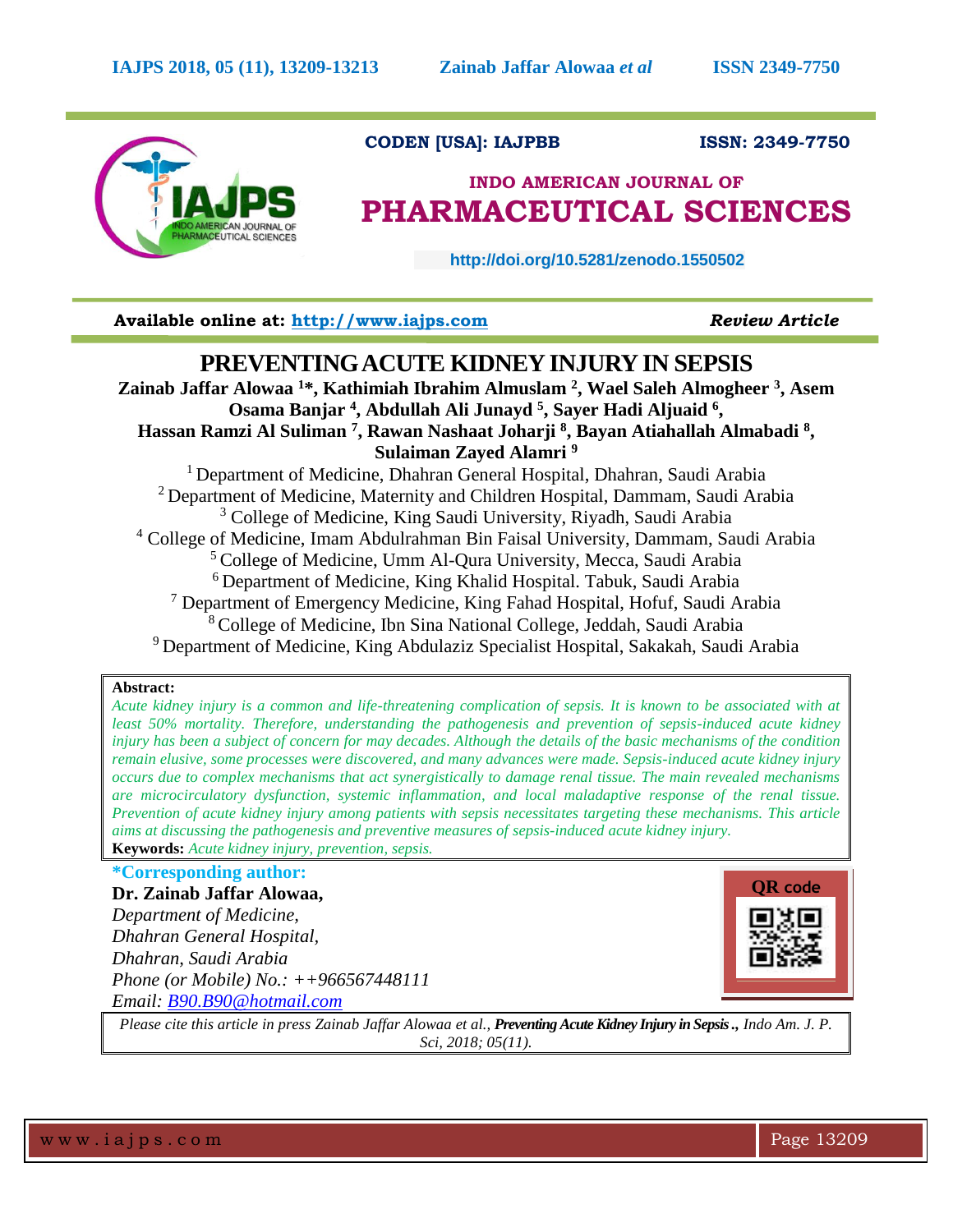### **INTRODUCTION:**

Sepsis is a serious life-threatening complication of infection affecting about 38 to 110 per 100,000 individuals [1]. It refers to the host dysregulated response to infection leading to a life-threatening organ dysfunction, with a potential in-hospital mortality rate more than 10% [2]. Many risk factors are known to increase the incidence of sepsis and to worsens its outcome. Acute injury is one of the most common organ dysfunctions that results from sepsis and worsens its prognosis. Acute renal insult occurs in about 12% of patients with sepsis, and it results in significant mortality [3]. The in-hospital mortality rate among patients who develop acute kidney injury is as high as 50% [4]. Therefore, researchers were endeavouring to understand the aetiology, pathogenesis, and the preventive strategies of acute kidney injury among hospitalized patients with sepsis.

In patients with sepsis, acute kidney injury is considered an independent risk factor for mortality [5]. Thus, early identification and treatment of sepsisinduced acute kidney injury is fundamental for reduction of sepsis-associated mortality. Because<br>proper prevention necessitates adequate proper prevention necessitates adequate understanding of the pathogenesis, this article aims at reviewing the pathogenesis and preventive measures of acute kidney injury in hospitalized patients with sepsis.

# **PATHOGENESIS OF SEPSIS-INDUCED ACUTE KIDNEY INJURY**

Acute kidney injury is a commonly encountered among patients with sepsis and is considered a direct predictor of mortality. Therefore, it has been a subject of considerable research for decades. However, despite years of research, the exact pathophysiological mechanisms of sepsis are not completely clear.

Till the last decade, sepsis-induced acute kidney injury was thought to be due to hypoperfusion and ischemic injury to the kidney tissue. However, recent research did not show this was exactly correct. Many mechanisms were found to be involved in the development of acute kidney injury in cases of sepsis. namely: renal ischemia, inflammation, and body's adaptive response to tissue injury [6]. These three mechanisms will be reviewed in this section. Current evidence suggests that more than one single mechanism act simultaneously to result in acute kidney injury, and these mechanisms probably have a synergistic effect on each other and potentiate, accelerate and worsen kidney damage.

#### *1. Renal ischemia:*

Disturbance of renal microcirculation was the most common described pathophysiologic mechanism responsible for acute renal injury in sepsis. Sepsis results in a systemic inflammatory response reaction and generalized vasodilatation [7]. This lead to global ischemia to various organs ischemia and cellular damage. Kidneys are the most common organ affected by the generalized hypoperfusion with a resultant renal tissue ischemia and acute tubular necrosis (ATN) [8].

Though renal ischemia was thought to be the main cause of acute kidney injury in sepsis, many literature studies demonstrated that acute kidney injury could occur in cases of normal renal perfusion. Reduction in renal blood flow was not found to be a universal finding in all patients with sepsis-induced renal failure<sup>9</sup>. Furthermore, acute kidney injury was shown to occur in patients with mild and moderate sepsis before the stage of global ischemia occurs and in patients without hemodynamic instability. Thus, new mechanisms of sepsis were explored to explain the associated acute kidney injury.

#### *2. Inflammation:*

Ischemia was the second discovered pathophysiologic mechanism of sepsis-induced acute kidney injury. Researchers noted that certain cytokines (such as IL-6 and IL-10) were significantly correlated with the severity of the acute kidney injury [9]. Researchers proposed that infection stimulate a host response to get rid of the pathogenic organism. In spite of being beneficial in clearance of infection, this host response may also result in tissue injury. The infectious pathogens seem to interact with receptors in different tissues leading to activation of inflammatory cascade and up-regulation of transcription of genes included in inflammation<sup>5</sup>. The identified receptors involved in this process are tolllike receptors, nucleotide-binding oligomerization domain-like receptors, and retinoic acid inducible gene 1-like receptors [10,11]. In postmortem analysis of renal tissue, extensive tubular necrosis out of proportion and duration of the renal hypoperfusion was noted suggesting that renal damage had occurred long before reduction of renal blood flow [12]. Additionally, laboratory in vitro studies in patients indicated for renal transplantation demonstrated that adding plasma from patients with sepsis to a tube containing renal cells resulted in damage to these cells and destruction of their foot processes [13].

# *3. Adaptive tissue response to injury*

The third proposed mechanism of acute kidney injury among sepsis patients is the cellular adaptive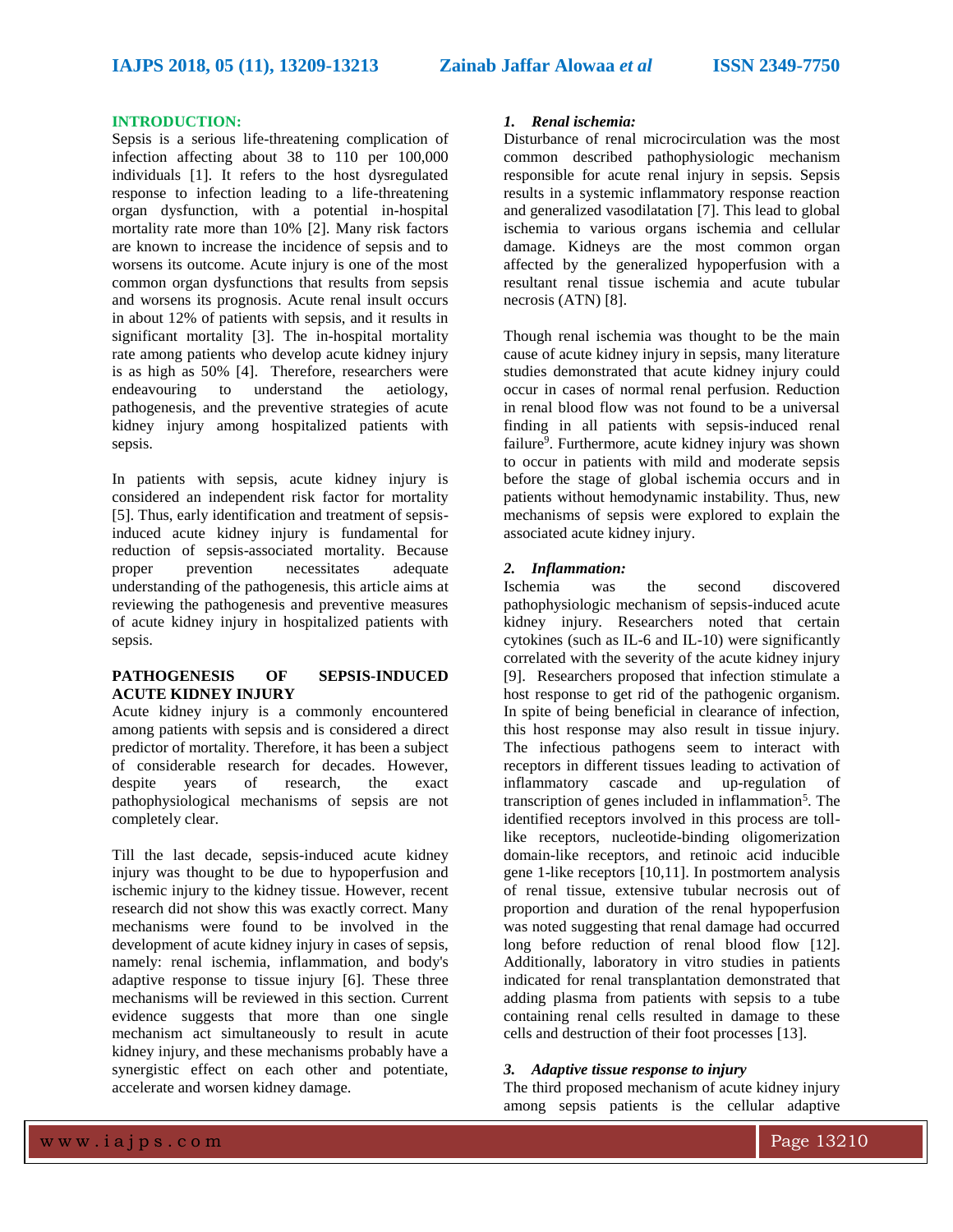response to tissue injury. When exposed to inflammation and ischemia, renal tubular cells react to these circumstances by downregulating their metabolism and sending signals to adjacent cells via their paracrine function to downregulate the renal cellular metabolism to protect against cellular apoptosis or necrosis. Mitochondria are the main intracellular organelles responsible for this adaptive response. They function maximally to utilize the existing energy maintain cell survival and prevent necrosis. This was proposed by researchers who visualized swollen mitochondria in renal tubular cells in patients with sepsis-induced acute kidney injury [14].

Under extreme oxidative stress, mitochondrial capacity to adapt to impending cellular damage fails and get damaged. The process of removal pf the damaged mitochondria, or mitophagy, becomes compromised under the effect of inflammatory mediators and reactive oxygen species. This reduced mitophagy is positively correlated with progressive renal injury [15]. Thus, areas of focal renal damage are maximum at regions of inflammation, oxidative stress, and hypoxemia [16].

# **PREVENTION OF SEPSIS AND TREATMENT STRATEGIES**

Because acute kidney injury is associated with high mortality rates among patients with sepsis, early prevention of this condition is important. Understanding the pathophysiologic mechanisms of sepsis-induced acute kidney injury aided in establishment of management lines for prevention of this serious complication. Though no therapeutic agent or measure has been approved as a reliable preventive measure for acute kidney injury, some offlabel measures are beneficial. For prevention of renal hypoperfusion, fluid resuscitation is essential. For prevention of inflammation-induced acute kidney injury, many agents are under investigations for early treatment of infection. This section will review the lines available for prevention of acute kidney injury in patients with sepsis.

# *4. Prevention of renal hypoperfusion and ischemia*

Renal hypoperfusion resulting from microcirculatory dysfunction, as aforementioned, remains the main pathophysiological mechanism of acute kidney injury among patients with sepsis. For prevention of hypoperfusion, fluid volume should be monitored, renal blood flow should be increased, and the haemoglobin transferring oxygen and nutrition to the kidneys should be maintained at certain levels.

# **a) Maintaining fluid volume**

Maintaining a proper fluid volume for perfusion of various organs and without causing an overload on cardiac and pulmonary function remains a major challenge for critical care physicians. Fluid resuscitation is fundamental for adequate renal perfusion in patients with sepsis. Under normal conditions, intravascular fluid volume is maintained by achieving a balance between intravascular and extravascular oncotic pressures. In sepsis, the intravascular oncotic pressure gets reduced due to the systemic inflammatory response [[17]. Therefore, uncalculated fluid administration may worsen the condition and accelerate kidney damage [18]. Initially, patients with sepsis-induced acute kidney injury should be treated with crystalloid rather colloid solution to avoid osmotic nephrosis [19]. Intravenous albumin administration was also shown to improve renal blood flow, reduce sepsis-induced acute kidney injury, and subsequently reduce the mortality [20]. Though this was thought to be due to increasing intravascular osmotic pressure, this mechanism has never been proven [21]. In advanced cases of fluid overuse, temporary use of continuous renal replacement therapy may be life-saving [22].

## **b) Improving renal blood flow**

For improving renal perfusion, many vasodilator agents are tested in patients with sepsis to investigate their impact on renal blood flow. Examples of medications tested to vasodilate renal vessels and improve renal blood flow were nitro-glycerine, erythropoietin, and statins [5,23,24]. They were proposed as agents that would vasodilate renal vessels, reduce vascular permeability, or increase renal vasculature plethora [5]. However, none of these agents was proved to be an effective monotherapy for preventing or reducing sepsisinduced acute kidney injury. Currently, the only approved agents to enhance renal blood flow are vasopressin with norepinephrine through their vasodilator effect on renal vessels [25].

# **c) Maintaining hemoglobin level**

Adequate haemoglobin is essential to carry oxygen and nutrition to various organs. Maintaining haemoglobin level at a certain value is known to be essential for cardiac and cerebral perfusion [17]. After cardiac surgery, the haematocrit value should be more than 24% to prevent post-surgical acute kidney injury [26]. Though no studies have proven the effect of maintaining a sufficient haematocrit level in preventing acute kidney injury in sepsis, this seems a promising field of research that may provide an inexpensive preventive measure for serious renal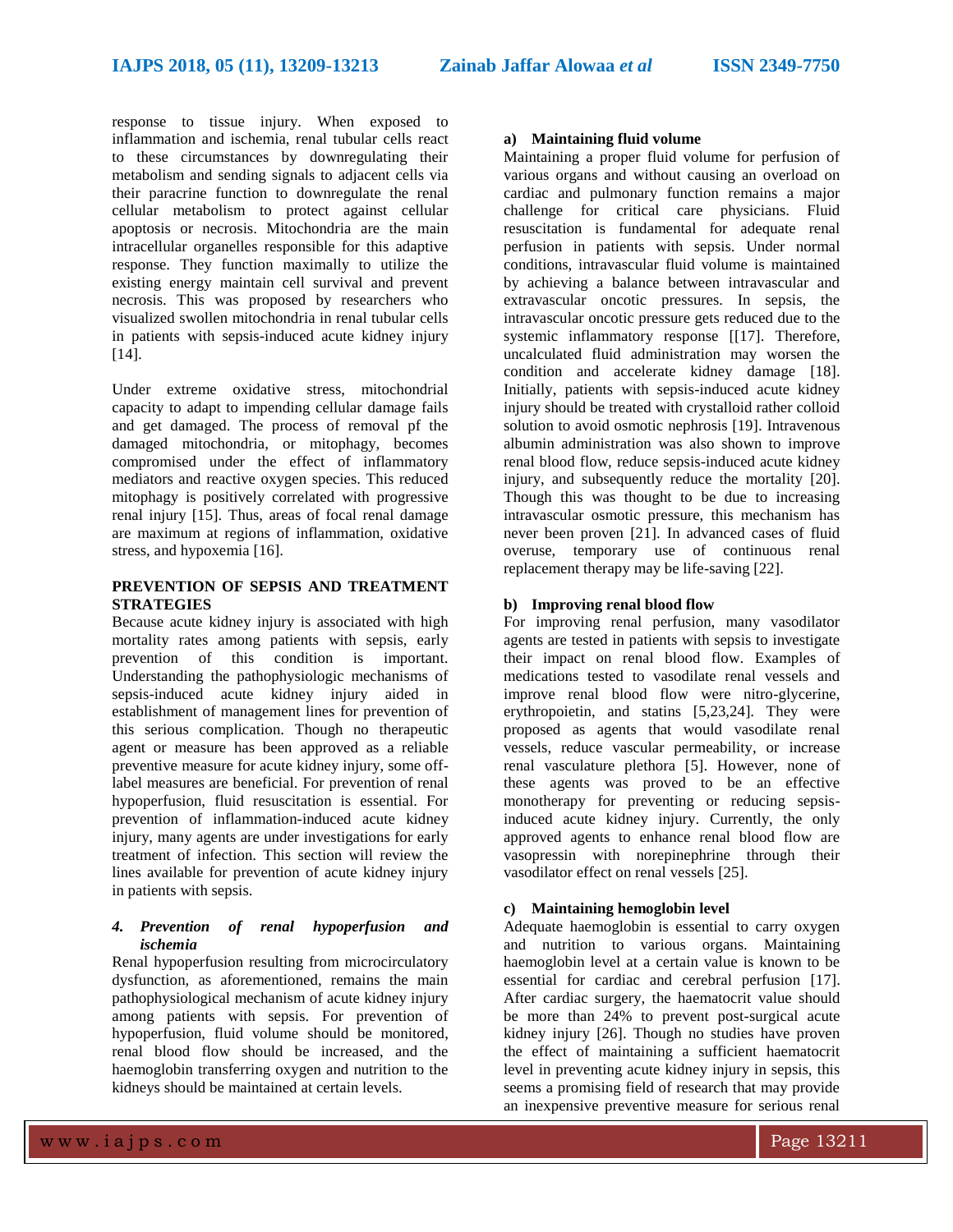damage.

#### *5. Reduction of inflammation and adaptive tissue response to injury*

When inflammation was discovered to be an early pathophysiologic mechanism of sepsis-induced acute kidney injury. Many researches were carried out to develop a medication that can stop the inflammation early in patients with sepsis and subsequently prevent the progression of the condition to acute kidney injury. Many preventive modalities were developed to reduce the cytokines, inflammatory mediators, oxidative stress, and maladaptive cellular response to injury. The main modalities developed for these purposes were hemadsorption, polymyxin B hemoperfusion, administration of exogenous alkaline phosphatase, and modulators of cytokines signalling<sup>5</sup>. Hemadsorption and polymyxin B hemoperfusion reduce the circulating inflammatory mediators and had shown promising results in prevention of sepsisinduced kidney injury [27,28]. Alkaline phosphatase is known for its endogenous detoxifying effect through dephosphorylation of proinflammatory mediators. In one study, exogenous alkaline phosphate was found to reduce reactive oxygen species and oxidative stress in renal tubules among patients with sepsis [29]. However, none of these factors was tested in large sample double-blinded randomized studies to approve its efficacy and effectiveness. Modulation of cytokine signalling is another mechanism under current research for prevention of inflammation-induced acute kidney injury [30].

# **CONCLUSION:**

Understanding the pathogenesis is essential for proper prevention of sepsis-induced acute kidney injury. Although the details of the basic mechanisms of the condition remain elusive, some processes were discovered, and many advances were made. Sepsisinduced acute kidney injury occurs due to complex mechanisms that act synergistically to damage renal tissue. The main revealed mechanisms are microcirculatory dysfunction, systemic inflammation, and local maladaptive response of the renal tissue. Prevention of acute kidney injury among patients with sepsis necessitates targeting these mechanisms. Therefore, the main preventive lines are fluid resuscitation, improving renal blood flow, and administering agents that reduce systemic inflammation.

# **DECLARATIONS**

*Funding: None Conflict of interest: none to declare Ethical approval: none*

## **REFERENCES:**

- 1. Kempker JA, Martin GS. The Changing Epidemiology and Definitions of Sepsis. *Clin Chest Med*. 2016;37(2):165-179. doi:10.1016/j.ccm.2016.01.002
- 2. Singer M, Deutschman CS, Seymour CW, et al. The Third International Consensus Definitions for Sepsis and Septic Shock (Sepsis-3). *Jama*. 2016;315(8):801. doi:10.1001/jama.2016.0287
- 3. Kaukonen K-M, Bailey M, Pilcher D, Cooper DJ, Bellomo R. Systemic Inflammatory Response Syndrome Criteria in Defining Severe Sepsis. *N Engl J Med*. 2015;372(17):1629-1638. doi:10.1056/NEJMoa1415236
- 4. Wang HE, Muntner P, Chertow GM, Warnock DG. Acute kidney injury and mortality in hospitalized patients. *Am J Nephrol*. 2012;35(4):349-355. doi:10.1159/000337487
- 5. Zarbock A, Gomez H, Kellum JA. Sepsisinduced AKI revisited: pathophysiology, prevention and future therapies. *Curr Opin Crit Care*. 2014;20(6):588-595. doi:10.1097/MCC.0000000000000153.Sepsisinduced
- 6. Gomez H, Ince C, De Backer D, et al. A unified theory of sepsis-induced acute kidney injury: Inflammation, microcirculatory dysfunction, bioenergetics, and the tubular cell adaptation to injury. *Shock*. 2014;41(1):3-11. doi:10.1097/SHK.0000000000000052
- 7. Hotchkiss RS, Moldawer LL, Opal SM, Reinhart K, Turnbull IR, Vincent JL. Sepsis and septic shock. *Nat Rev Dis Prim*. 2016;2. doi:10.1038/nrdp.2016.45
- 8. Prowle JR, Ishikawa K, May CN, Bellomo R. Renal blood flow during acute renal failure in man. *Blood Purif*. 2009;28(3):216-225. doi:10.1159/000230813
- 9. Le Dorze M, Legrand M, Payen D, Ince C. The role of the microcirculation in acute kidney injury. *Curr Opin Crit Care*. 2009;15(6):503- 508. doi:10.1097/MCC.0b013e328332f6cf
- 10. Kawai T, Akira S. The role of patternrecognition receptors in innate immunity: Update on toll-like receptors. *Nat Immunol*. 2010. doi:10.1038/ni.1863
- 11. Takeuchi O, Akira S. Pattern Recognition Receptors and Inflammation. *Cell*. 2010. doi:10.1016/j.cell.2010.01.022
- 12. Murugan R, Karajala-Subramanyam V, Lee M, et al. Acute kidney injury in non-severe pneumonia is associated with an increased immune response and lower survival. *Kidney Int*. 2010;77(6):527-535. doi:10.1038/ki.2009.502
- 13. Kruger B, Krick S, Dhillon N, et al. Donor Toll-

w w w . i a j p s . c o m Page 13212